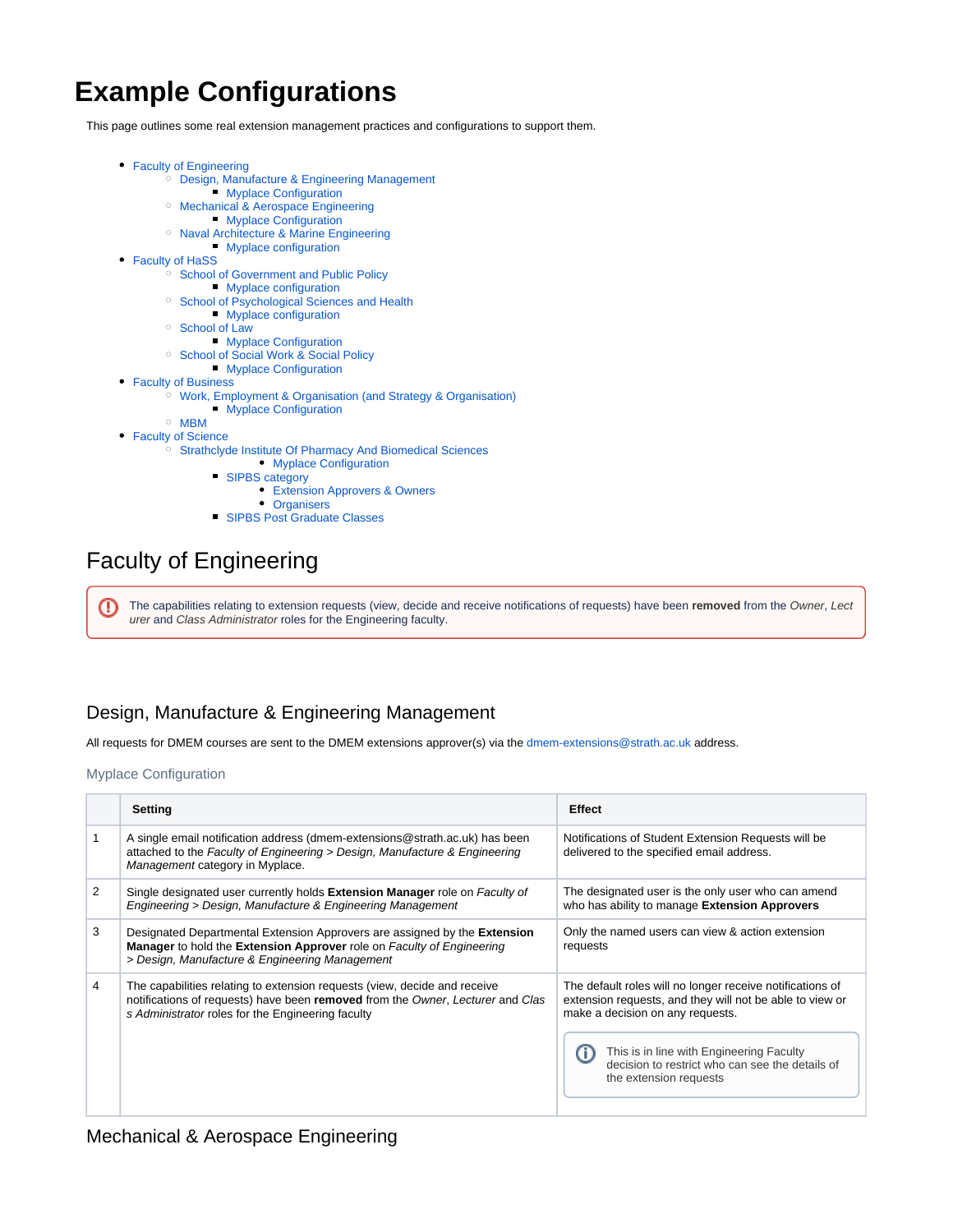All requests for NAOME courses are sent to the MAE extensions approver via [mae-extensions@strath.ac.uk.](mailto:mae-extensions@strath.ac.uk)

#### <span id="page-1-0"></span>Myplace Configuration

|   | <b>Setting</b>                                                                                                                                                                                                   | <b>Effect</b>                                                                                                                                                                                                                                                                      |
|---|------------------------------------------------------------------------------------------------------------------------------------------------------------------------------------------------------------------|------------------------------------------------------------------------------------------------------------------------------------------------------------------------------------------------------------------------------------------------------------------------------------|
|   | A single email notification address (mae-extensions@strath.ac.uk) has been<br>attached to the Faculty of Engineering > Mechanical and Aerospace Engineering<br>category in Myplace.                              | Notifications of Student Extension Requests will be<br>delivered to the specified email address.                                                                                                                                                                                   |
| 2 | Single designated user currently holds Extension Manager role on Faculty of<br>Engineering > Mechanical and Aerospace Engineering                                                                                | The designated user is the only user who can amend<br>who has ability to manage Extension Approvers                                                                                                                                                                                |
| 3 | Designated Departmental Extension Approvers are assigned by the Extension<br>Manager to hold the Extension Approver role on Faculty of Engineering > Mech<br>anical and Aerospace Engineering                    | Only the named users can view & action extension<br>requests                                                                                                                                                                                                                       |
| 4 | The capabilities relating to extension requests (view, decide and receive<br>notifications of requests) have been removed from the Owner, Lecturer and Clas<br>s Administrator roles for the Engineering faculty | The default roles will no longer receive notifications of<br>extension requests, and they will not be able to view or<br>make a decision on any requests.<br>This is in line with Engineering Faculty<br>decision to restrict who can see the details of<br>the extension requests |

## <span id="page-1-1"></span>Naval Architecture & Marine Engineering

All requests for NAOME courses are sent to the NAOME extensions approver via [naome-extensions@strath.ac.uk](mailto:naome-extensions@strath.ac.uk).

#### <span id="page-1-2"></span>Myplace configuration

|   | <b>Setting</b>                                                                                                                                                                                                                            | <b>Effect</b>                                                                                                                                                                                                                                                                      |
|---|-------------------------------------------------------------------------------------------------------------------------------------------------------------------------------------------------------------------------------------------|------------------------------------------------------------------------------------------------------------------------------------------------------------------------------------------------------------------------------------------------------------------------------------|
|   | A single email notification address has been attached to the Faculty of Engineering ><br>Naval Architecture And Marine Engineering category in Myplace.                                                                                   | Notifications of Student Extension Requests will be<br>delivered to the specified email address.                                                                                                                                                                                   |
| 2 | HoD currently holds Extension Manager role on Faculty of Engineering > Naval<br>Architecture And Marine Engineering                                                                                                                       | The HoD is the only user who can amend who has<br>ability to manage Extension Approvers                                                                                                                                                                                            |
| 3 | A defined Departmental Extension Approver holds the Extension Approver role on F<br>aculty of Engineering > Naval Architecture And Marine Engineering                                                                                     | Only the named user can approve extension<br>requests<br>This could be a single point of failure, but<br>(2) allows an alternative person to be<br>granted the capabilities.                                                                                                       |
| 4 | The capabilities relating to extension requests (view, decide and receive notifications<br>of requests) have been removed from the Owner, Lecturer and Class Administrator<br>roles in the Politics and Government categories in Myplace. | The default roles will no longer receive notifications<br>of extension requests, and they will not be able to<br>view or make a decision on any requests.<br>This is in line with Engineering Faculty<br>decision to restrict who can see the<br>details of the extension requests |

## <span id="page-1-3"></span>Faculty of HaSS

## <span id="page-1-4"></span>School of Government and Public Policy

All extension requests for SGPP classes are to go to the course support team.

The classes are spread between 3 Myplace categories: HaSS/Politics and HaSS/Government and Faculty of Business > Economics > MScGSC Classes

<span id="page-1-5"></span>Myplace configuration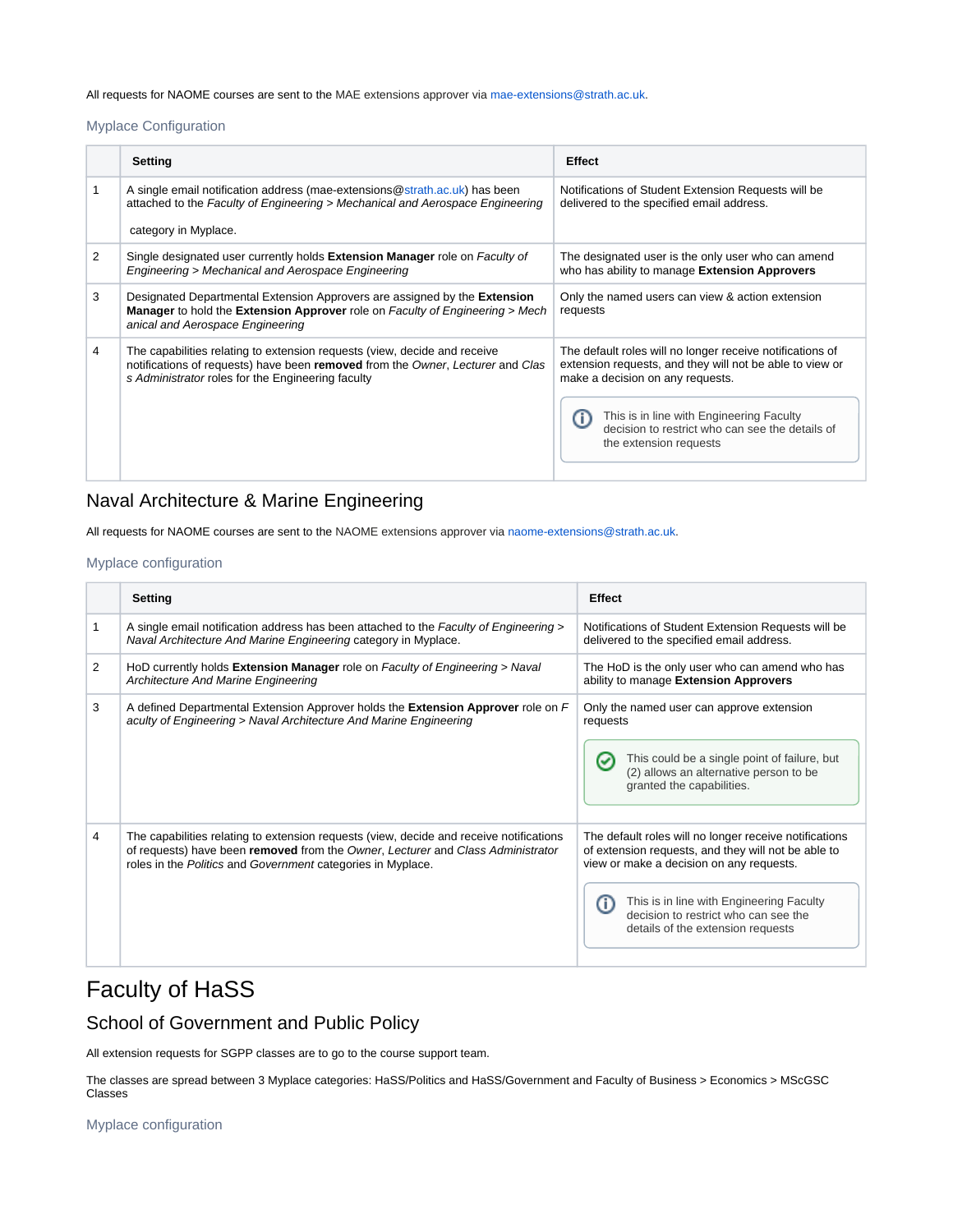|   | Setting                                                                                                                                                                                                                                       | <b>Effect</b>                                                                                                                                                                                                                                                                             |
|---|-----------------------------------------------------------------------------------------------------------------------------------------------------------------------------------------------------------------------------------------------|-------------------------------------------------------------------------------------------------------------------------------------------------------------------------------------------------------------------------------------------------------------------------------------------|
|   | A single email notification address has been attached to the Politics category<br>in Myplace.                                                                                                                                                 | 1. Notifications of Student Extension Requests will be<br>delivered to the specified email address.                                                                                                                                                                                       |
| 2 | A single email notification address has been attached to the Government cate<br>gory in Myplace.                                                                                                                                              | 2. The Course Support Team can amend the users who<br>can see the mailbox directly without having to contact<br>Myplace Support to change the recipients.<br>3. Rules can be applied to the mailbox to automatically<br>distribute notifications / perform other actions if<br>necessary. |
| 3 | All members of the Course Support team have been made Extension<br>Approvers on the Politics and Government categories in Myplace.                                                                                                            | The course support team members will be able to go into<br>any class site in the category, review extension requests<br>and record a decision against the student's request.                                                                                                              |
| 4 | A Course Support Team member has been made Extension Manager the Po<br>litics and Government categories in Myplace.                                                                                                                           | The user can delegate other users to the Extension<br>Manager role and can maintain the members of the course<br>support team who may record decisions as Extension<br>Approvers.                                                                                                         |
| 5 | The capabilities relating to extension requests (view, decide and receive<br>notifications of requests) have been removed from the Owner, Lecturer and C<br>lass Administrator roles in the Politics and Government categories in<br>Myplace. | The default roles will no longer receive notifications of<br>extension requests, and they will not be able to view or<br>make a decision on any requests.                                                                                                                                 |
|   | A single email notification address (hass-courses-gov@strath.ac.uk) has<br>been attached to the Faculty of Business > Economics > MScGSC Classes c<br>ategory in Myplace.                                                                     |                                                                                                                                                                                                                                                                                           |

### <span id="page-2-0"></span>School of Psychological Sciences and Health

The PSH Course support team field all requests for extensions. These are passed to appropriate staff for a decision that will be recorded by the Course Support Team. They may grant a request up to 7 days (see [Restricted Delegated Authority](https://wiki.lte.strath.ac.uk/pages/viewpage.action?pageId=74186809#ExtensionBusinessPractices&Rules-RestrictedDelegatedAuthority))

All notifications are delivered to the course support team mailbox, and the members of staff responsible for specific programmes / modules will pick up the appropriate requests.

To aid the set up of this all classes that are owned by the School have been placed in to a single School of Psychological Sciences and Health categor y underneath Faculty of Humanities and Social Sciences in Myplace.

#### <span id="page-2-1"></span>Myplace configuration

|   | Setting                                                                                                                                                        | <b>Effect</b>                                                                                                                                                                                                                                                                                                                                                                                 |
|---|----------------------------------------------------------------------------------------------------------------------------------------------------------------|-----------------------------------------------------------------------------------------------------------------------------------------------------------------------------------------------------------------------------------------------------------------------------------------------------------------------------------------------------------------------------------------------|
|   | A single email notification address has been attached to<br>the School of Psychological Sciences and Health category<br>in Myplace.                            | 1. Notifications of Student Extension Requests will be delivered to the<br>specified email address.<br>2. The Course Support Team can amend the users who can see the<br>mailbox directly without having to contact Myplace Support to change the<br>recipients.<br>3. Rules can be applied to the mailbox to automatically distribute<br>notifications / perform other actions if necessary. |
| 2 | All members of the Course Support team have been made<br><b>Extension Approvers</b> on the School of Psychological<br>Sciences and Health category in Myplace. | The course support team members will be able to go into any class site in the<br>category, review extension requests and record a decision against the<br>student's request.                                                                                                                                                                                                                  |
| 3 | Course Support Team Manager has been made Extension<br><b>Manager</b> the School of Psychological Sciences and Health<br>category in Myplace.                  | The Course Support Team Leader can delegate other users to the Extension<br>Manager role and can maintain the members of the course support team who<br>may record decisions as Extension Approvers.                                                                                                                                                                                          |

### <span id="page-2-2"></span>School of Law

The School of Law classes are primarily in the **Faculty of Humanities and Social Sciences > Law** category in Myplace.

Within this category a number of sub-categories have been established to group modules in to different levels or in to Programme groups.

Primarily modules are grouped under:

- Law Postgraduate
- Undergraduate classes
- PG Diploma in Professional Legal Practice
- Professional Competence Course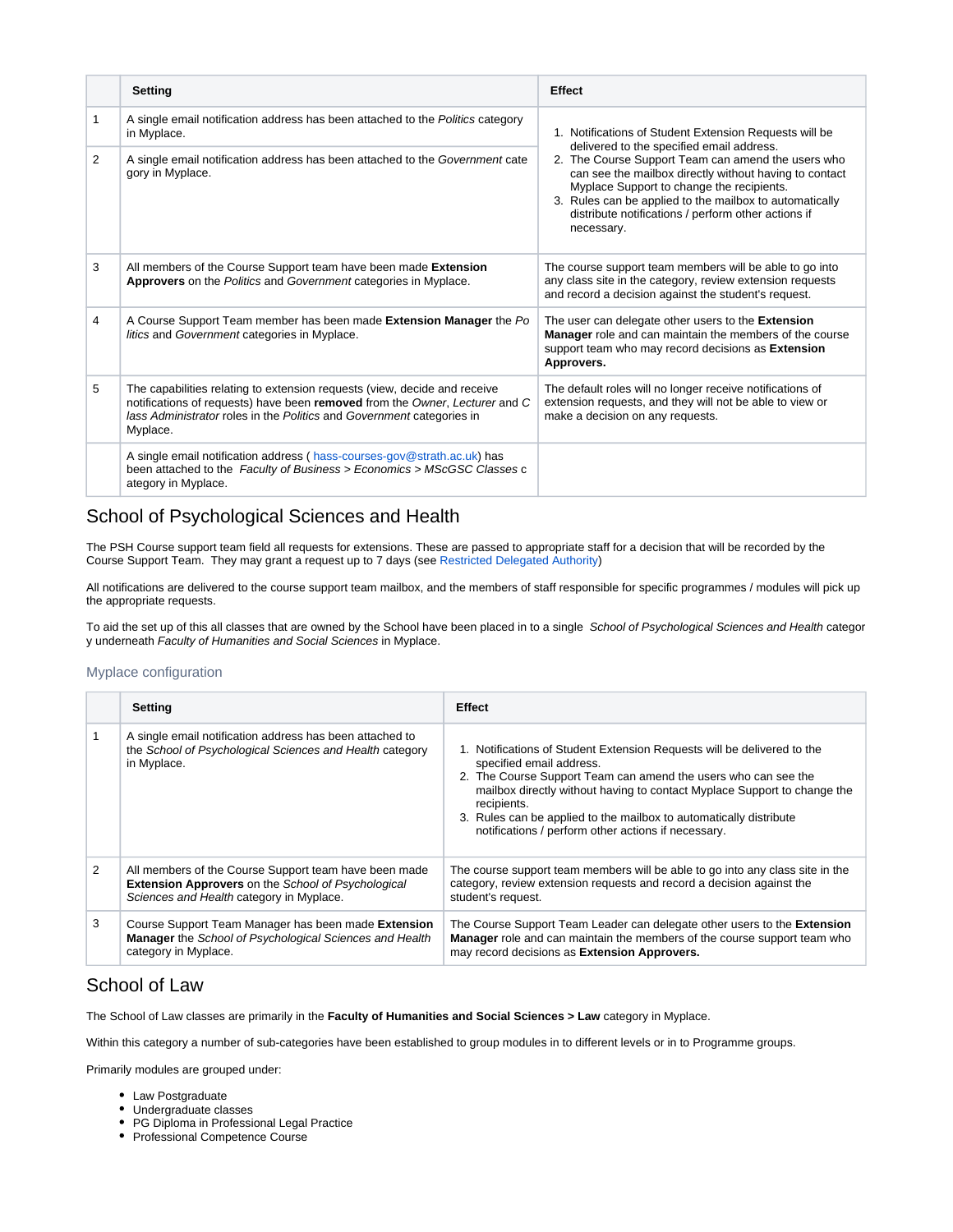#### A number of LLM Programmes also have categories that hold modules as well.

There should be **no** modules located directly under the Law category. All modules should be placed under the relevant sub-category.

#### <span id="page-3-0"></span>Myplace Configuration

|                | Setting                                                                                                                                                                                                                  |                                | Effect                                                                                                                                                                                                                                         |
|----------------|--------------------------------------------------------------------------------------------------------------------------------------------------------------------------------------------------------------------------|--------------------------------|------------------------------------------------------------------------------------------------------------------------------------------------------------------------------------------------------------------------------------------------|
| 1              | No redirection of extension request notification has been set on the top level Law<br>category.                                                                                                                          |                                |                                                                                                                                                                                                                                                |
| 2              | Redirection of extension request notifications on modules within Faculty of<br>Humanities and Social Sciences / Law / Undergraduate Classes to hass-law-<br>ugextensions@strath.ac.uk                                    |                                | Extension Request Notifications will only be sent to this email address.                                                                                                                                                                       |
| 3              | Redirection of extension request notifications on modules within Facul<br>ty of Humanities and Social Sciences / Law / Law Postgraduate                                                                                  | To hass-<br>law-<br>postgradua | Extension Request Notifications will only be sent to this email address.                                                                                                                                                                       |
| 4              | Redirection of extension request notifications on modules within Facul<br>ty of Humanities and Social Sciences / Law / LLM Construction<br>Law                                                                           | te@strath.<br>ac.uk            |                                                                                                                                                                                                                                                |
| 5              | Redirection of extension request notifications on modules within Facul<br>ty of Humanities and Social Sciences / Law / LLM Internet Law<br>and Policy                                                                    |                                |                                                                                                                                                                                                                                                |
| 6              | Redirection of extension request notifications on modules within Facul<br>ty of Humanities and Social Sciences / Law / LLM in International<br>Economic Law & LLM in International Law and Sustainable<br>Development to |                                |                                                                                                                                                                                                                                                |
| $\overline{7}$ | Redirection of extension request notifications on modules within Facul<br>ty of Humanities and Social Sciences / Law / LLM Human Rights<br>Law                                                                           |                                |                                                                                                                                                                                                                                                |
| 8              | Redirection of extension request notifications on modules within Faculty of<br>Humanities and Social Sciences / Law / PG Diploma in Professional Legal<br>Practice to hass-law-diploma@strath.ac.uk                      |                                | Extension Request Notifications will only be sent to this email address.                                                                                                                                                                       |
| 9              | The default permissions for Class Administrator, Lecturer and Owner retain<br>capabilities to<br>the ability to view extension request<br>the ability to record a decision against an extension request.<br>٠            |                                | Whilst default roles (Class Admin, Lecturer, Owner and Extension<br>Approver) will not receive a notification of extension request (inline<br>with the above settings), they are still capable of reviewing them and<br>actioning the request. |

## <span id="page-3-1"></span>School of Social Work & Social Policy

The Course Support team should receive all requests. They may grant a request up to 7 days (see [Restricted Delegated Authority\)](https://wiki.lte.strath.ac.uk/pages/viewpage.action?pageId=74186809#ExtensionBusinessPractices&Rules-RestrictedDelegatedAuthority).

All L5 classes have been consolidated under the SoSW&SP category or sub-categories (e.g. Social Work, CELCIS).

#### <span id="page-3-2"></span>Myplace Configuration

|   | Setting                                                                                                                         | <b>Effect</b>                                                                                                                                                                                                                                                                                                                                                                                 |
|---|---------------------------------------------------------------------------------------------------------------------------------|-----------------------------------------------------------------------------------------------------------------------------------------------------------------------------------------------------------------------------------------------------------------------------------------------------------------------------------------------------------------------------------------------|
|   | A single email notification address has been attached to the<br>School of Social Work and Social Policy category in<br>Myplace. | 1. Notifications of Student Extension Requests will be delivered to the<br>specified email address.<br>2. The Course Support Team can amend the users who can see the<br>mailbox directly without having to contact Myplace Support to change<br>the recipients.<br>a. Rules can be applied to the mailbox to automatically distribute<br>notifications / perform other actions if necessary. |
| 2 | All L5* classes re-parented under School of Social Work and<br>Social Policy category                                           | Notification address will apply to all classes in the category and it's sub-<br>categories.                                                                                                                                                                                                                                                                                                   |

## <span id="page-3-3"></span>Faculty of Business

|--|--|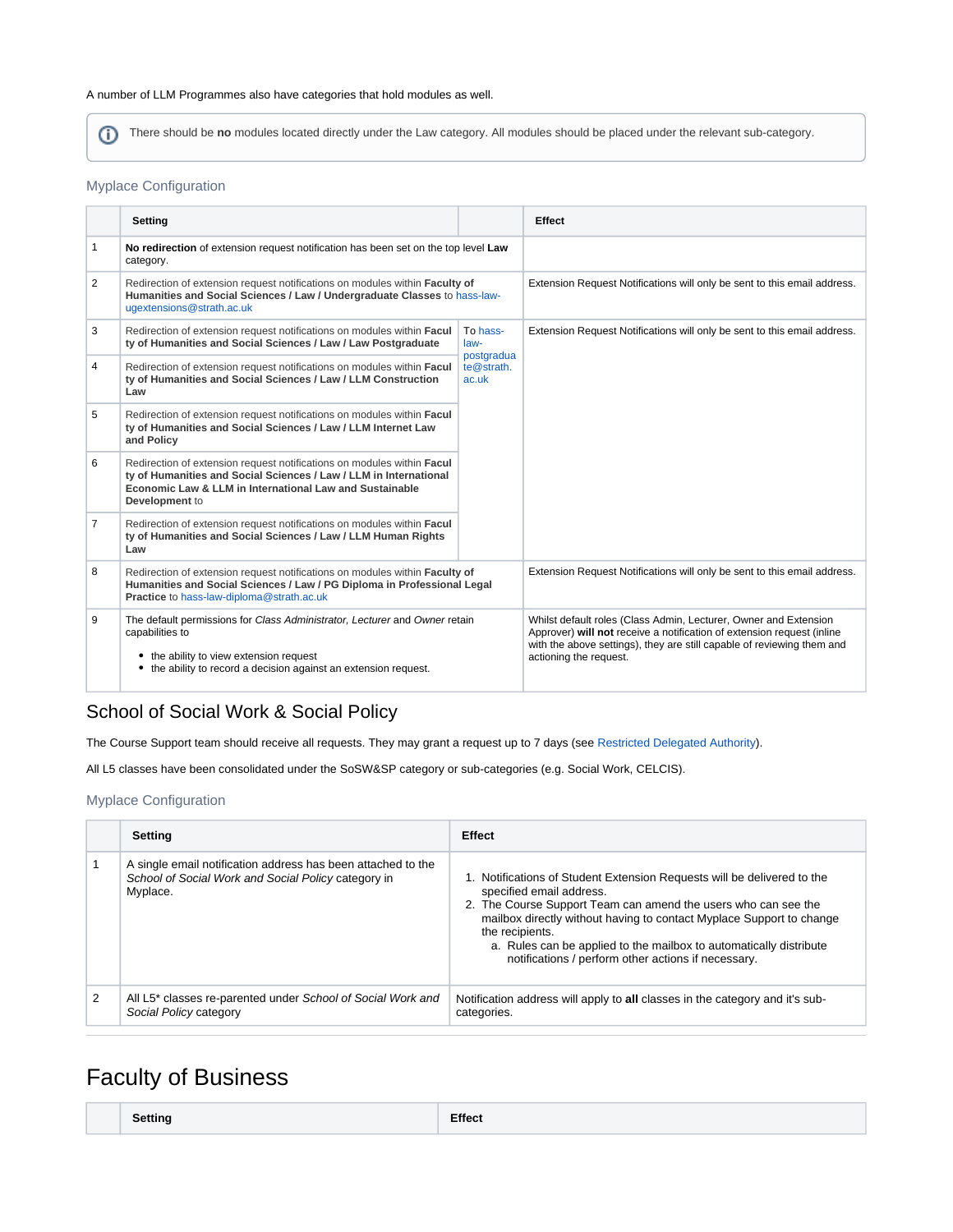1 An Assistant Faculty Manager and Faculty Learning Technology Advisor have been made **Extension Manager** the Faculty of Buisness category in Myplace.

The users can delegate other users to the **Extension Manager** role and can maintain the who may record decisions as **Extension Approvers** on the Faculty of Business Myplace Category and it's sub-categories.

## <span id="page-4-0"></span>Work, Employment & Organisation (and Strategy & Organisation)

To support extension management in WEO, a number of Myplace categories to collate related classes together.

These categories are:

WEO:

- HRM (Undergraduate)
- Management (Undergraduate)
- Human Resources Management (Postgraduate)

Strategy & Organisation

• Hospitality and Tourism Management

#### <span id="page-4-1"></span>Myplace Configuration

|                | <b>Setting</b>                                                                                                                                                      | <b>Effect</b>                                                                                                                  |
|----------------|---------------------------------------------------------------------------------------------------------------------------------------------------------------------|--------------------------------------------------------------------------------------------------------------------------------|
|                | On the HRM (Undergraduate) category a notification email<br>address of weo-ug-hrm@strath.ac.uk is set                                                               | Notification of student extension requests will be delivered to the<br>specified email address.                                |
| $\overline{2}$ | On the Management (Undergraduate) category a notification<br>email address of weo-ug-mgt@strath.ac.uk is set                                                        | This will prevent notifications begin sent to the default roles (Class<br>Administrator, Lecturer, Extensions Approver).       |
| 3              | On the Human Resource Management (Postgraduate) category<br>a notification email address of weo-pg@strath.ac.uk is set                                              | This does not affect any classes outside the defined<br>Λ<br>categories. These will continue to send notifications inline with |
| 4              | On the Hospitality and Tourism Management<br>category a notification email address of weo-ug-htm@strath.<br>ac.uk is set                                            | the default configuration.                                                                                                     |
| 5              | On each of the categories above, the default permissions for Clas<br>s Administrator, Lecturer and Owner have been amended to rem<br>ove :                          | Within the defined categories, only the <b>Extension Approver</b> role may<br>view or action an extension request.             |
|                | the notification of student extension requests<br>٠<br>the ability to view extension request<br>٠<br>the ability to record a decision against an extension request. |                                                                                                                                |
|                | A number of class sites remain in either the top-level department categories or in other sub-categories.                                                            |                                                                                                                                |

### <span id="page-4-2"></span>MBM

MBM category of classes has been re-parented under Faculty of Business > MBA > MBA Unit. Requests will be sent to [sbs-pgt-management@strath.](mailto:sbs-pgt-management@strath.ac.uk) [ac.uk](mailto:sbs-pgt-management@strath.ac.uk)

## <span id="page-4-3"></span>Faculty of Science

#### <span id="page-4-4"></span>Strathclyde Institute Of Pharmacy And Biomedical Sciences

Significant re-organisation of the Myplace classes and categories have been under taken to help with the organisation of this department.

<span id="page-4-5"></span>Myplace Configuration

| <b>Setting</b>           | <b>Effect</b> |
|--------------------------|---------------|
| $\overline{\phantom{a}}$ |               |